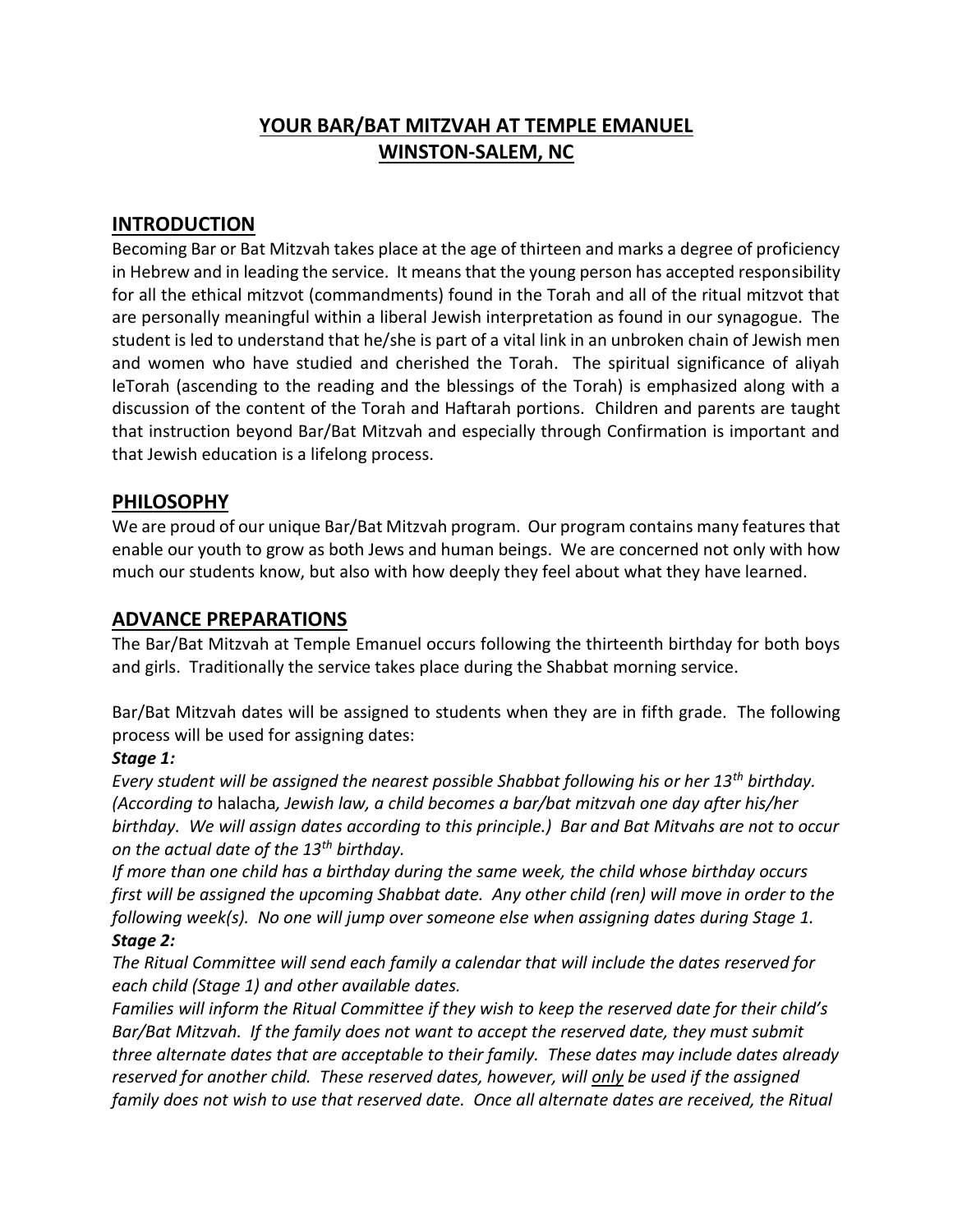*Committee will assign Bar/Bat Mitzvah dates from the alternate dates submitted by the families.*

There will be no changes in dates for Bar/Bat Mitzvahs less than 13 months prior to the Bar/Bat Mitzvah. After that date, appeals will have to be made to the Ritual Committee for a date change.

All B'nai Mitzvah students must be enrolled in the Temple Emanuel Religious School at least two years prior to when they begin their Bar/Bat Mitzvah training and at the time of the Bar/Bat Mitzvah. Regular attendance at Sunday religious school and B'nei Mitzvah prep is one of the requirements for Bar/Bat Mitzvah in our Temple Emanuel Life Cycle Guidelines. Students are expected to continue in the Religious School through the confirmation year.

Approximately one year before the date of the Bar/Bat Mitzvah, the tutor will communicate with the parents to arrange for instruction. This instruction is in addition to regular B'nei Mitzvah prep and Sunday religious school, and is not a substitute for them.

Children starting B'nai Mitzvah training should be able to read Hebrew. Any student who is unable to correctly read the basic vowels and consonants of the Hebrew alphabet will be asked to undergo remedial Hebrew education. This will generally involve acquiring a Hebrew tutor. All students are encouraged to reach their potential while not being overwhelmed. Torah and Haftarah portions and prayer selections can be adjusted to meet individual needs. Tutoring will be adapted to the learning styles and background information of each student. Families are expected to assume the cost of this tutor. If the Temple Educator must put in extra time, he/she should be paid. The tutorial fee is based on an hourly rate determined by the family and the tutor. If, at the Rabbi's discretion prior to the date of the Bar/Bat Mitzvah, the Rabbi feels that the Bar/Bat Mitzvah candidate will be unable to perform the service or has not fulfilled the requirements for Bar/Bat Mitzvah (regular attendance at Sunday religious school and B'nei Mitzvah prep, weekly attendance at Shabbat services for one year prior to the Bar/Bat Mitzvah, regular attendance at Bar/Bat Mitzvah tutorials and regular participation in the limmudim), the Rabbi and a member of the Ritual Committee will notify the family and appropriate arrangements will be made.

No Jewish child will be denied the honor of a Bar/Bat Mitzvah if he/she is unable to learn the material due to a special need. The Rabbi will work with the child to tailor a course of study appropriate for the circumstances.

### **FINANCIAL REPONSIBILITIES**

Families are expected to cover the following fees pertaining to the ceremony and its preparation:

- 1. Temple dues must be paid and up to date.
- 2. Regular Religious School fees must be paid and up to date.
- 3. Custodial fees
- 4. Cleaning of the Temple linens if used for the Bar/Bat Mitzvah.
- 5. Pianist (optional for the Shabbat morning service) A flat fee has been established for the Temple pianist.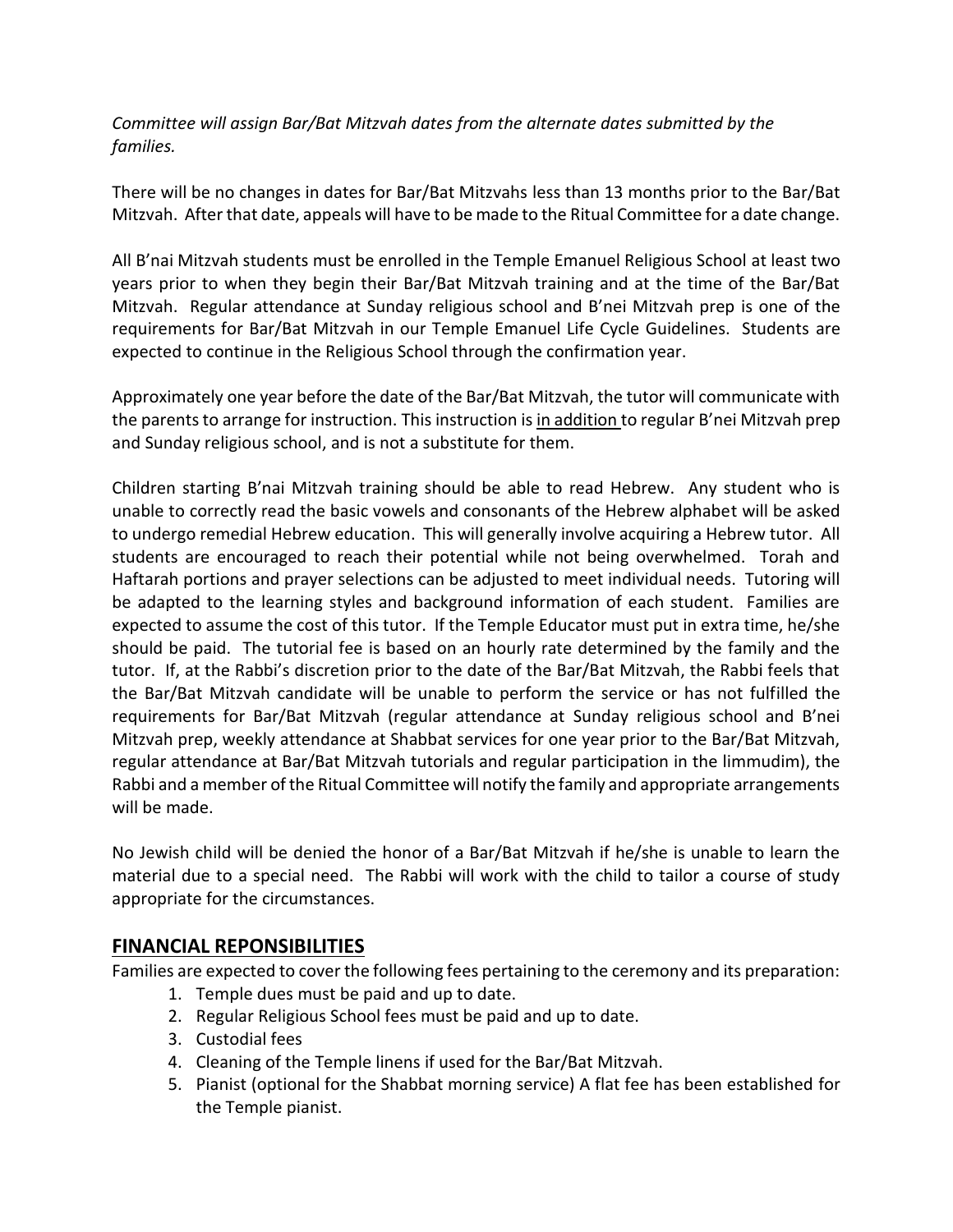# **ONE YEAR AHEAD (Beginning the B'nai Mitzvah study)**

The student will begin B'nai Mitzvah studies approximately one year prior to the service in addition to continuing regular Religious and Hebrew school attendance. During the first six months, he/she will master the Hebrew prayers of both the Kabbalat Shabbat (Friday evening) service and the Saturday shacharit (morning service). These tutorial sessions will be on an individual basis coordinated by the Ritual Committee. During the six months prior to the Bar/Bat Mitzvah, he/she will meet with the rabbi for an individual weekly tutoring session. Rabbi Mark, working with the student and his/her family, will assign a passage from the weekly portion corresponding to the Bar/Bat Mitzvah date. The child will learn to either read or chant this portion. After learning the Torah portion, the student will learn to read or chant from the corresponding Haftarah portion. Haftarah portions are selections from the Prophets, the second of the three sections of the Hebrew Bible. The student will also explore the meaning of his/her Torah and Haftarah portions through the reading of commentaries and discussion. Students will then prepare a d'var Torah, a speech, which draws a lesson from the Torah portion with our temple's Education Director.

Students will attend Shabbat services on a regular basis during the twelve months of Bar/Bat Mitzvah preparation. Parents are expected to join their children in fulfilling this important mitzvah. The student is strongly urged to continue this habit well beyond the Bar/Bat Mitzvah day. Students are required to attend a minimum of three Shabbat services each month. Students can receive credit for up to 4 services for attendance at Shabbat services at either another synagogue or at a Jewish summer camp. Service programs from other synagogues must be given to the Rabbi to receive credit. At most Kabbalat Shabbat and Shabbat morning services, the B'nai Mitzvah class will be called to the Bimah for the recitation of the Kiddush.

At the actual Bar/Bat Mitzvah, the student will lead the congregation in tefillot, chant or read from the Torah scroll, and be called up for an aliyah -- the honor of reciting the blessings before and after a passage from the Torah. Students will also read or chant from the corresponding Haftarah portion and recite the appropriate blessings. Students will also deliver an original d'var Torah.

During the year of preparation, the student will be required to participate in community service (mitzvah projects). While in sixth grade, the student and his/her parents will participate in limmudim (study sessions) with the Rabbi and/or Temple Educator.

### **SERVICE DECORUM**

It is not the responsibility of Temple Emanuel or its congregants to monitor the behavior of the children in services. It is very important that you teach your children to behave properly so they do not disturb other worshipers. Please emphasize to your children the importance of their behavior when attending worship service. Good manners and proper decorum on the part of our younger people are absolutely essential if the service is to be a meaningful one. Bar/Bat Mitzvah services last approximately **two** hours. Very young children may find it difficult to sit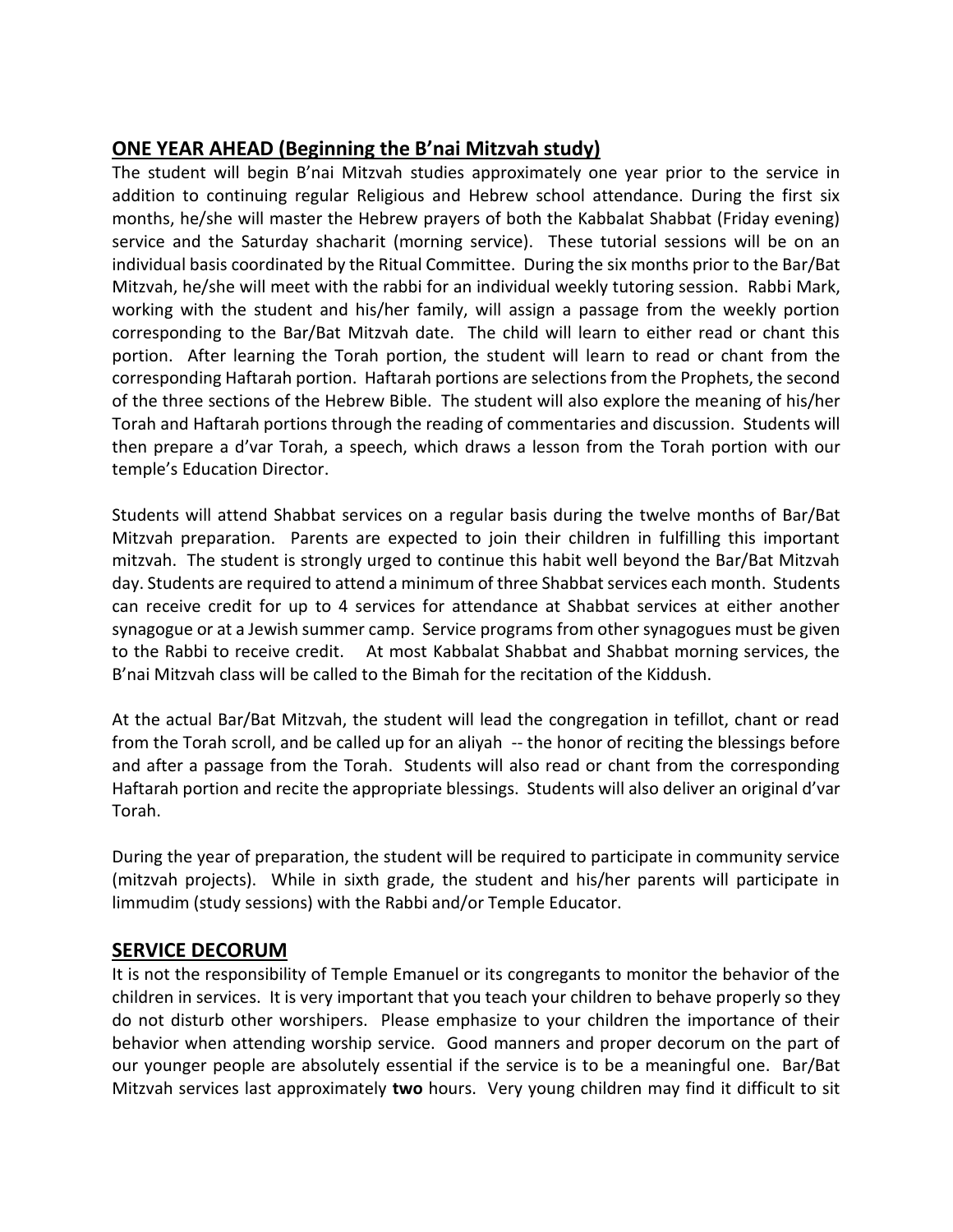quietly through a service of this duration. It is therefore urged that parents are alert to this problem and make suitable arrangements to have small children chaperoned. Parents may choose to hire a baby-sitter for Friday evening and Saturday morning during the service. You can use one of the Religious School rooms as long as you check with the preschool director ahead of time. Please make sure that the sitter cleans up the room after the children are gone.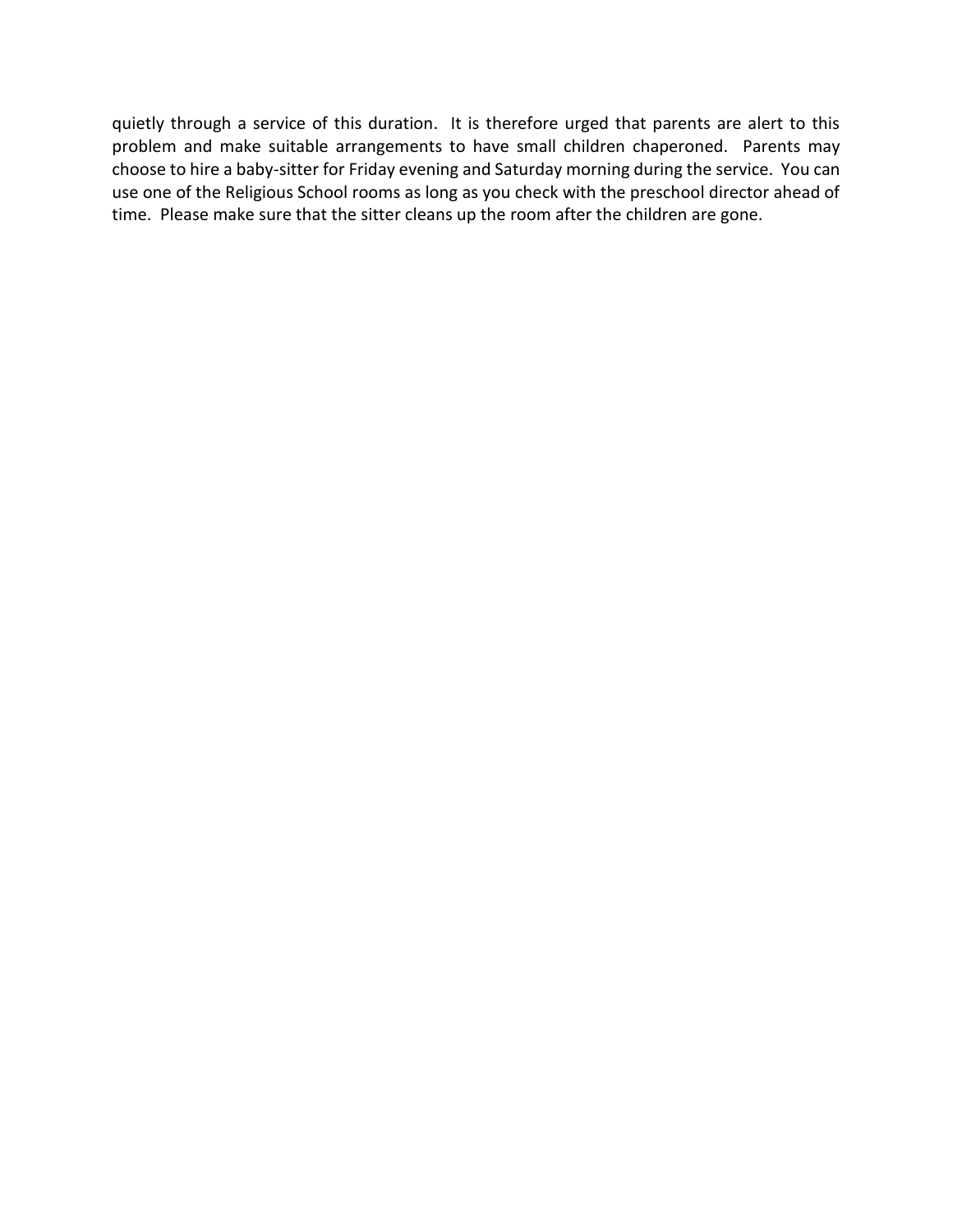## **PLANNING THE SERVICE**

During the six months of study with the rabbi, you and the rabbi will plan the service for your child's Bar/Bat Mitzvah. Families must complete and submitted to the rabbi at least two weeks prior to the Bar/Bat Mitzvah the "Bar/Bat Mitzvah Ceremony and Certificate Information" forms located in this notebook.

The length of lessons increases during the final weeks before the ceremony, and we ask that you keep the last week free and clear of all extraneous activities. During the final weeks, the Rabbi will schedule 3 rehearsals on the bima. Parents must be present for these 3 rehearsals.

## **ALIYOT**

One decision that needs to be made once the Torah study begins is the number of Aliyot that the student will learn. The Aliyot are arranged with the Rabbi. Every child's Torah portion may be divided from three to seven parts allowing one Aliyah for the Bar/Bat Mitzvah and the remainder to be offered as honors to family members or friends. It is important to obtain the Hebrew names of those who will be honored by being given an Aliyah. In addition, people may be honored as Torah Lifter (Hagbah), or Torah Binder (Gelilah). Again, please obtain the Hebrew names for those people prior to the service. Transliterations of the Hebrew text of the Torah Blessing may be obtained through the Temple office and are available on the Bimah. In addition, the rabbi may make a tape of the blessings if requested. Please note that only a member of the Jewish faith may be called to the Torah to recite the Blessings or lift and bind the Torah; however, non-Jews are permitted to come onto the Bimah to receive blessings or address the child.

### **KABBALAT SHABBAT SERVICE**

The Rabbi will plan all Friday night services. A Bar/Bat Mitzvah child will be invited to conduct the worship service on the Friday night proceeding the Saturday of his/her Bar/Bat Mitzvah service. The family may request one or two aliyot for the Friday evening service if Torah is being read. The family may ask individuals to accept honors during the Torah service as well as host the Oneg Shabbat. Again, please obtain the Hebrew names of those being honored prior to the service. Even if the child is not leading the services, he/she has an obligation to be present at Temple services on Kabbalat Shabbat (Friday evening preceding the ceremony).

### **CARRYING/PASSING THE TORAH**

It is customary for the Bar/Bat Mitzvah to carry the Torah on their special day. You may wish to have one of the Jewish parents or family members carry the other Torah either the Friday evening prior to the Bar/Bat Mitzvah and/or during the actual Bar/Bat Mitzvah service. The passing of Torah through the generations can include Jewish grandparents if desired. Let the Rabbi know if this is something you want to do.

### **HONORING INDIVIDUALS**

Individuals may be honored by participating in services in other ways such as reciting the "Motzi", blessing before eating challah, (a good honor to give young relatives) or opening the Ark at various times during the service. Families wishing to honor friends and relatives in these ways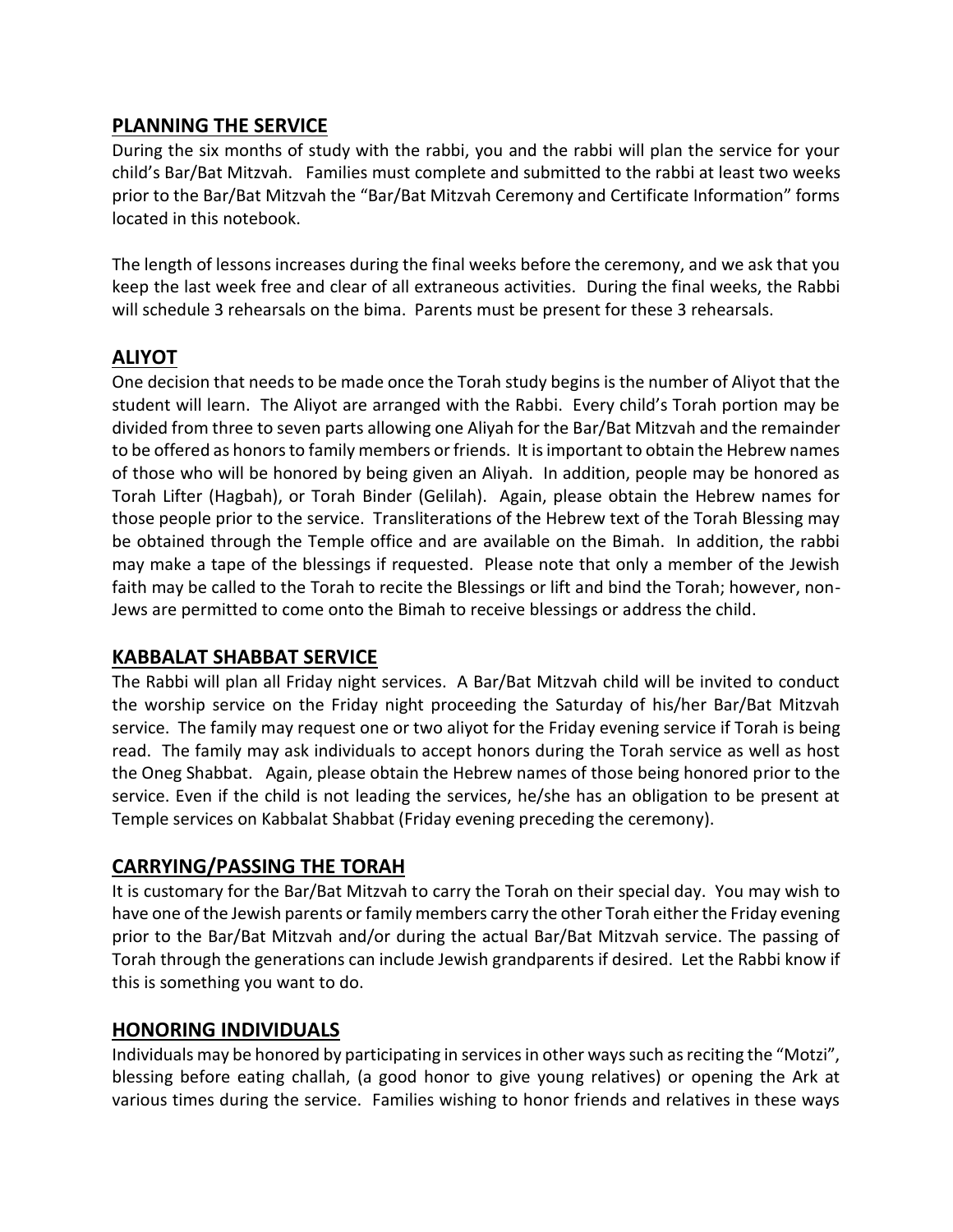should consult with the Rabbi. In accordance with the Temple Emanuel Constitution, a non-Jew can participate in leading English readings, appropriate music, or opening the ark during the Torah service. A non-Jew may not receive an aliyah, recite Hebrew blessings (in translation), serve as Hagbah or Gelilah, or lead the congregation in a sectarian prayer. While only a member of the Jewish faith may be called to the Torah to recite the Blessings, non-Jews are permitted to come onto the Bimah to receive blessings, address the child, or accompany the Jewish relative or friend to the Bimah for the aliyah.

### **BLESSING THE CANDLES**

It is customary, though not mandatory, that an adult Jewish female member of the family or a designee says the blessing over the Shabbat candles in the Temple at the Kabbalat Shabbat service. Sometimes, this has included several generations of a family leading the blessing or a mother and a younger child doing the honors.

## **PIANIST/MUSIC**

While the Temple pianist typically plays for the Shabbat morning worship for a Bar or Bat Mitzvah ceremony, his presence is optional. The family pays the Music Director's fee, and it is the family's responsibility to contact the Music Director to make the necessary arrangements. The Music Director's responsibilities include playing for the service and rehearsing with the Bar/Bat Mitzvah the prayers he/she will be chanting with the organ/piano. The fee includes all rehearsals.

### **ONEG SHABBAT**

On the Friday evening before a child's Bar/Bat Mitzvah, the family usually provides the Oneg. It is the responsibility of the Bar/Bat Mitzvah family to make all the arrangements for the provisions of food and liquid refreshments for the Oneg Shabbat. If the family chooses not to sponsor the Oneg Shabbat the usual Friday Oneg will take place. The Oneg is not part of the Bar/Bat Mitzvah and will be in keeping with the normal Oneg Shabbat of a regular Friday evening. The Friday evening Oneg should not be personalized to the Bar/Bat Mitzvah. In other words, decorations (i.e. napkins and decorations) should not name the child.

### **ONEG SHABBAT SET-UP**

- If the family chooses to host the Friday night Oneg Shabbat, they need to arrange for a convenient time to setup everything. Generally, this is done around 10:00 a.m. or 11:00 a.m. Friday morning.
- It is customary at Temple Emanuel for the other parents of the B'nai Mitzvah class (your child's Religious School class) and friends who have been invited to the service to contribute food for the oneg. It is a good idea to leave a paper in the kitchen for people to write down what they bring. This will be very helpful when you write thank-you notes to the people who helped.
- The parents of the Bar/Bat Mitzvah are responsible for providing any paper goods used that evening as well as any table coverings they wish to use. Napkins and nice, disposable plates are a good idea to provide due to the variety of food items being served at the oneg. Don't forget doilies in various sizes that will be used to line the trays. Silverware is optional to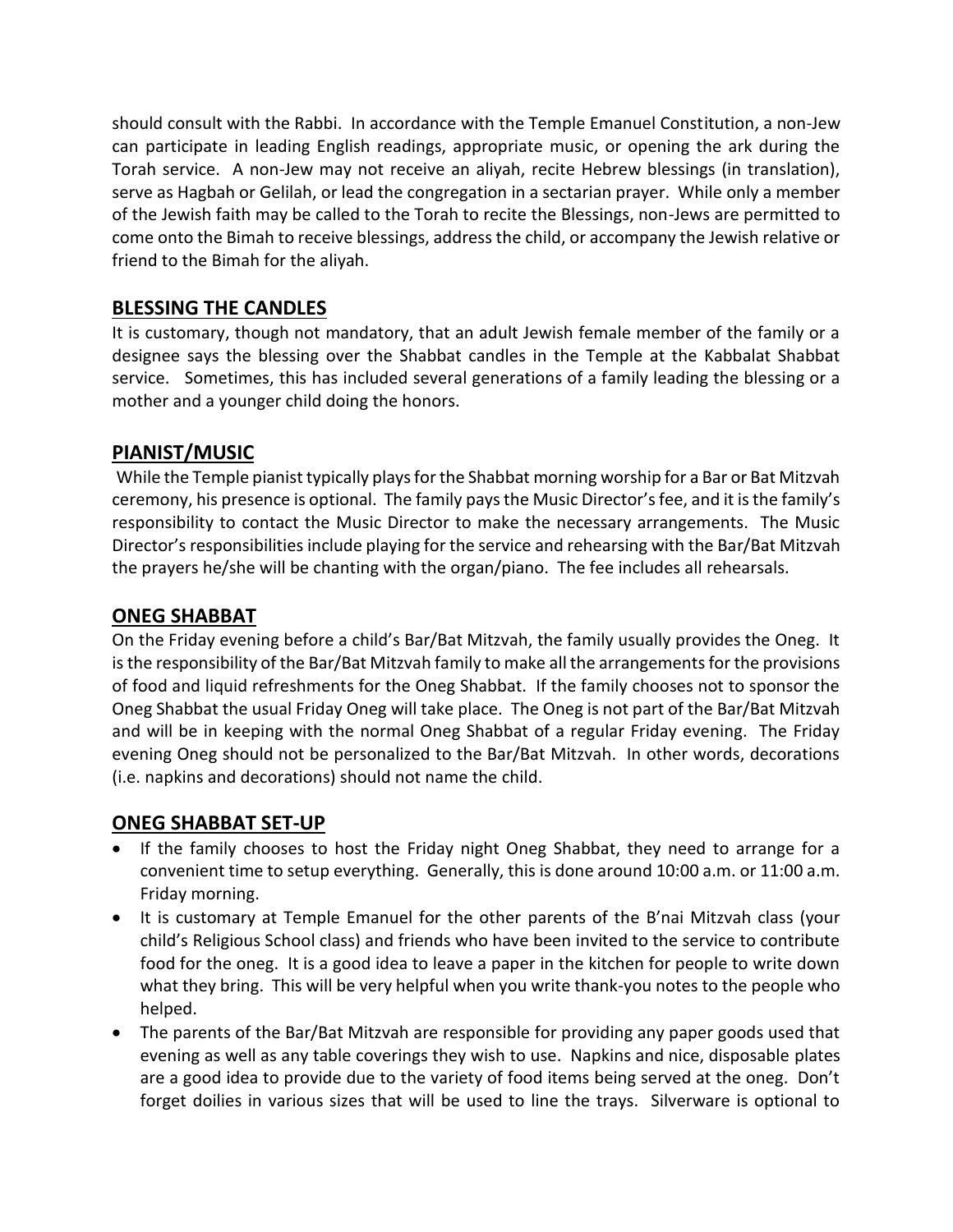reduce on waste. You also should bring toothpicks if they will be needed. The Temple has punch bowls and glasses that can be used as well as wine or shot glasses if you wish. It also has available silver trays, some glass trays, coffee cups and a coffee urn if you need it. There are some nice tablecloths available to use that are owned by the Temple unless you wish to rent your own. You will be responsible for having them cleaned. You may choose to use nice paper tablecloths, which are perfectly acceptable.

- The parents in the B'nai Mitzvah class as well as friends usually assist with setting up the table(s) Friday morning. This is considered a good bonding and fun time where people work together to make trays and put them out on the tables ahead of time. Everything is covered with plastic wrap so it will stay fresh for the evening. If there are items that need to be refrigerated, put a note on the table where they will go so they are not forgotten at the last minute. Customarily, a configuration of four tables (six or eight feet) are placed in a rectangle and used for the food, but round tables have also been used. Traditionally, there is at least one if not two long tables set up on each side for punch or other liquid refreshments.
- The parents of the other students in the class will generally leave the service a few minutes prior to the end of the service (during announcements after Kaddish) to uncover the food and prepare the punch.*There should not be any noise in the social hall during the Kaddish.* As a parent of the Bar/Bat Mitzvah, it is your responsibility to ask for help, both with setting up and with pouring punch or other liquid refreshments. You may return the favor to the other families when it is their turn. This is something that even working parents can help with  $$ particularly in pouring punch or in cleaning up after the oneg.

### **CUSTODIAL SERVICES/KITCHEN GUIDELINES**

The Temple Emanuel Board of Governors has instituted uniform fees for the use of Temple facilities. These forms are located in the *B'nei Mitzvah Handbook*. The "Facility Reservation Form" asks you to specify the times the Temple facility will be needed on the weekend of the Bar/Bat Mitzvah. The "Set Up Diagram and Description Form" instructs our custodial staff exactly what type of set up will be required, how many chairs must be set up for services, and if there is to be a Saturday luncheon, what will be required as to tables and chairs. Families will need to complete two copies of the diagram/instruction sheet. Please return the diagram/instruction sheet(s), the "Facility Reservation" sheet, and applicable fees to the Temple office at least two weeks prior to the Bar/Bat Mitzvah. The "Catering Rules and Regulations Form" explains rules and regulations which apply to caterers. Questions about these forms should be addressed to a member of the Finance Committee.

### **PACKING-UP AFTER ONEG**

If you do host the Friday night Oneg Shabbat, you are also responsible for packing up the food after the Oneg is over. Be sure to ask a few friends to stay and help (this is a good way for working parents to help if they cannot come and set up prior to the service). Be sure you bring plenty of food storage bags and boxes to use to pack the leftovers into. It is always nice to offer some of the food to the custodian(s) to take home. If you want to make a tray or trays to take to the hospitality suite at the hotel you are using, be sure you bring something to use that can be easily transported. When you give the signal, those who are staying to help will start carrying trays into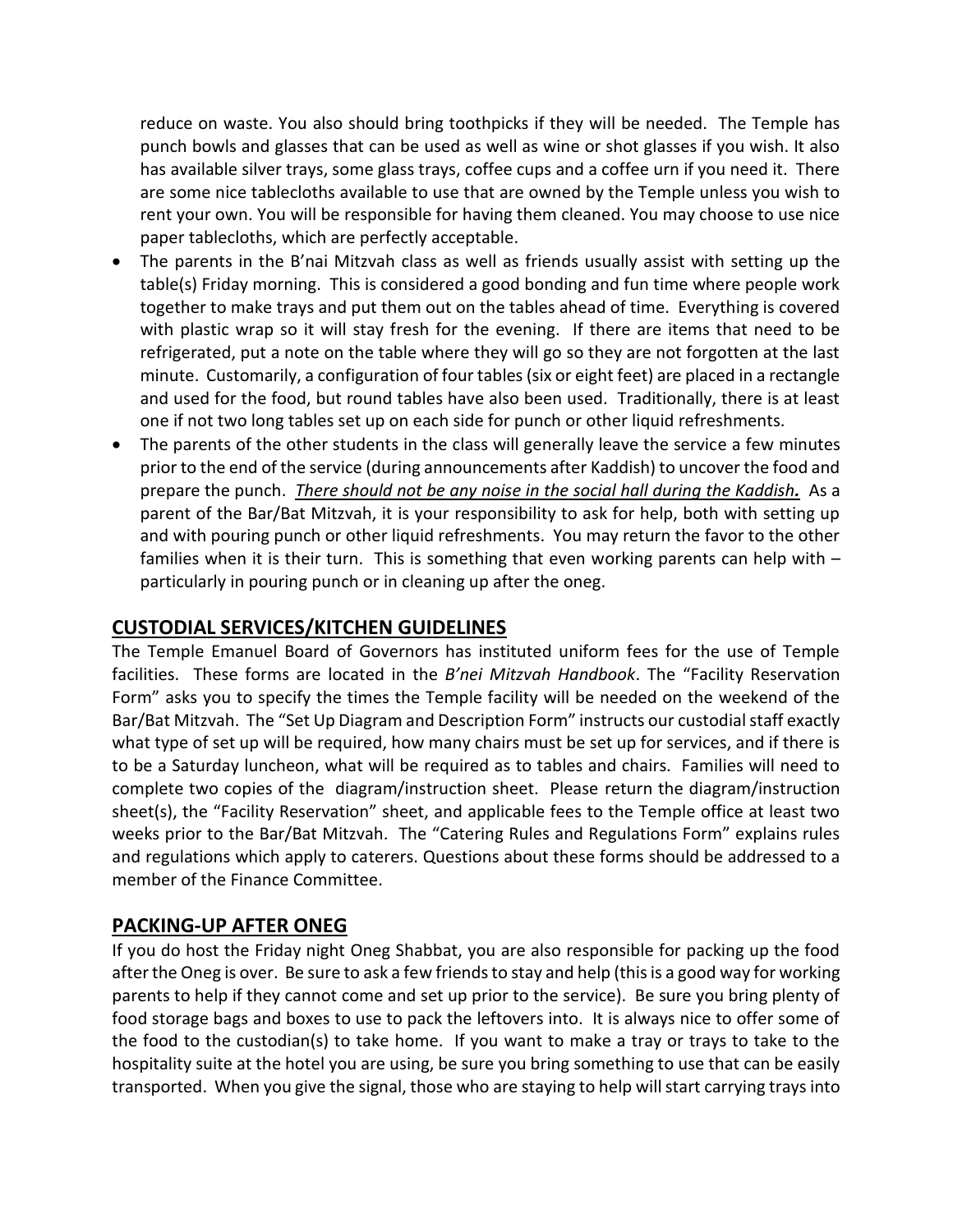the kitchen and start packing the food away. The custodial staff will clean the punch glasses and the silver, sweep up, and put the tables away but it is your responsibility to pack up the food.

#### **KIDDUSH**

If you are having a reception away from the Temple after the Saturday morning service, it is suggested you host a Kiddush reception at the Temple immediately after the service. Typically, wine, grape juice and challah are served at this time. Most people leave the tables set up from the Friday evening oneg and use the same cloths (unless they have gotten quite soiled). Usually, a few of your friends whom you have asked to help will go out toward the end of the service and pour the wine and juice and cut the challah. They should not leave the sanctuary until the end of the service (usually during announcements after Kaddish). Most people use small plastic cups for the wine and juice and silver trays that the Temple has for the challah. This is a nice way for people to mingle after the service and for the family to visit with their guests before going on to any other party. It is also open to anyone who chooses to come to the Saturday morning service. Like all worship services, Saturday morning services are open to the congregation for worship.

**If you choose to have a luncheon in the social hall following the Saturday morning service, Temple Emanuel policy strongly urges the family to invite all members of the congregation to participate.**

## **FLOWERS/PLANTS**

Parents are responsible for the Bimah (pulpit) flowers or plants for Bar/Bat Mitzvah ceremonies, although you may choose not to have any. The flowers or plants on the Bimah should not be higher than 42" tall. It is also optional to provide flowers and/or other decorations for the table(s) in the Social Hall at the Oneg Shabbat on Friday evening. Delivery should be made on Friday morning during Oneg set-up while you are at the Temple. You need to check your order and supervise the placement of the arrangement. Delivery needs to be made before 2:00 p.m. on Friday since the Temple office closes at that time. You should plan ahead what to do with your arrangements following the Bar/Bat Mitzvah service. You may choose to have someone take them to your celebration if that is immediately following the service. You may also choose to donate them to a place of your choosing. It is **not** the responsibility of the Temple administrator or anyone at the Temple to dispose of your flowers.

### **CANDLES**

Families also may choose to provide large tapers for the Friday evening Shabbat candles if they want them rather than the small Sabbath candles which the Temple normally provides.

### **CHALLAH**

Families are responsible for providing at least 4 challot for the Bar/Bat Mitzvah weekend. It is customary for the family to provide two challot over which to recite the Motzi at both the Kabbalat Shabbat and Shabbat morning service. The challot should be placed on the Bimah prior to the service. The Temple does have a challah cover you may use if you do not have one of your own. If you choose to order your challah through the temple, contact the temple administrator.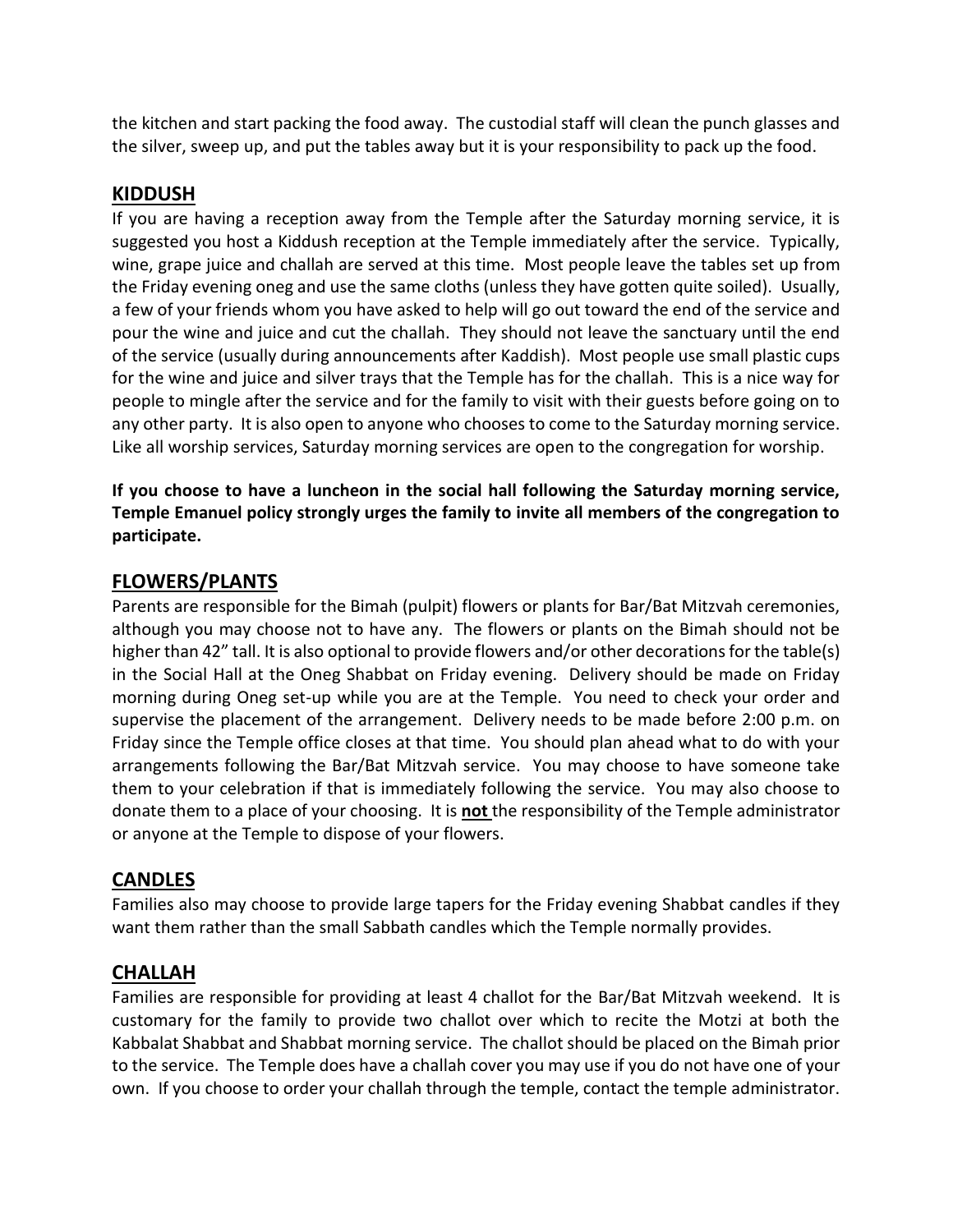# **RESERVING PEWS**

It is acceptable to reserve pews or seats for your family, close friends and your child's classmates (both his/her B'nai Mitzvah classmates and secular school classmates). Generally, the immediate family sits in the front row of the sanctuary (when facing the Bimah). You may wish to reserve several rows behind those depending on how may family members will be there. Small placards or bows may be used at the ends of the rows you wish to reserve. It is a good idea to put the classmates where you feel they will not be a distraction to the Bar/Bat Mitzvah child during the service.

You may wish to have one or two people (either members of the congregation or members of the B'nai Mitzvah class) to serve as ushers and help people who are unfamiliar with our Temple find a place to sit.

## **YARMULKES**

Some parents choose to order personalized yarmulkes for their guests to wear during the service. These can be ordered through the Sisterhood Gift Shop or from a source you may know about. Generally, the inside of the yarmulke has the child's name, the date of the Bar/Bat Mitzvah, and Temple Emanuel, Winston-Salem, NC imprinted. These come in a variety of colors and styles. There are yarmulkes available at the Temple for guests to wear if you choose not to provide your own.

### **GIFTS**

Your child will receive gifts from the Temple, the Sisterhood/Brotherhood, and the Winston-Salem United Jewish Appeal. These presentations take place at the Bar/Bat Mitzvah service. The rabbi and the educator will be giving gifts at the end as well. All five of these parties should receive thank you notes from your child.

### **SPEECH TO CHILD**

Parents may choose to write a blessing/prayer/reflection for the child approximately 2-4 minutes in length. Parents may write a blessing for their child based on their personal hopes and dreams for him/her on this day. Parents may want to consider words from the Torah protion, haftarah reading, or a prayer from the liturgy or some other Jewish text which inspires them as they consider the meaning of this moment. In writing the prayer, parents should remember the spirit and honor befitting Shabbat, the child, and the holy space we create in the sanctuary.

# **BAR/BAT MITZVAH "THANK YOU SPEECH"**

As with the parents' "speech", the child should write a short piece which answers the question – "For what and for whom are you thankful today?"

### **PICTURES**

**No still photographs should be taken in the sanctuary on Shabbat during the service***.* One stationary video camera is permitted provided that the photographer is located behind the sound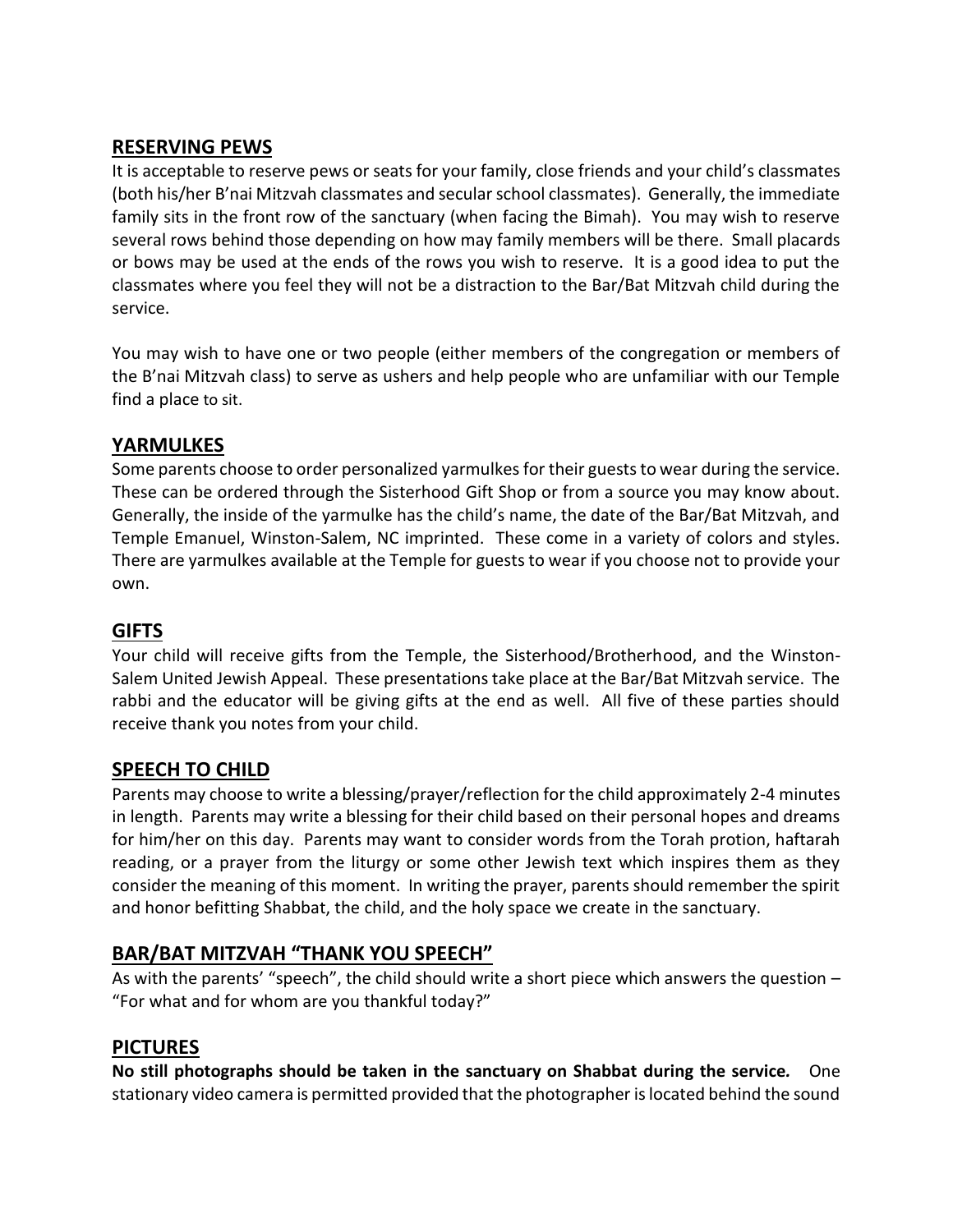system control panel and no supplemental lighting is employed. Any formal posed pictures may be taken immediately preceding or during the rehearsal with the rabbi. Please let the rabbi know if you are planning to have pictures taken then so time will be allotted. Photographs may be taken in the sanctuary following the service. The ark, however, is not to be opened during these picture sessions.

# **SERVICE PROGRAM**

Many people have chosen to make a program for their guests to use during the service. This can include a brief explanation of the meaning of a Bar/Bat Mitzvah, an explanation of the different parts of the service, a listing of the participants in the service (and their relationship to the Bar/Bat Mitzvah child), and a brief note from the parents. A book has been put together of many of the programs used in the past by our congregation which will be helpful in designing your program. This book is located in the Temple library. Parents are welcome to look at the programs and ask the Temple Administrator to make copies for them. A program can be very helpful for your non-Jewish guests who have never attended a Bar or Bat Mitzvah before. These programs can be done very inexpensively – all you need is colored paper, a computer, and a copier – or you can have them professionally copied and put together. Again, this is something that is strictly your choice.

# **TALLITOT**

All of our young men and women wear tallitot. While girls may wear a kippah, usually only the boys choose to do so. All participants in the service should be dressed appropriately with the understanding that the occasion is a religious service. Tallitot (prayer shawls) and kippot (yarmulkes) are available at the Temple for anyone participating in the service. If you do not already have a tallit to give the Bar/Bat Mitzvah child, you may want to obtain one. The Temple Emanuel Gift Shop has many catalogs that you may look through if you wish to purchase a tallit and/or kippah. You may wish to make the tallit yourself – there are patterns available. You may have family or friends who are aware of places that you can purchase a tallit if you wish. Your child is also welcome to use one that belongs to the Temple for his/her ceremony if that is your preference. You or a designated family member may wish to present your child with the tallit at the beginning of the Bar/Bat Mitzvah service.

### **SATURDAY NIGHT HAVDALAH**

What better way to close off Shabbat than to mark the occasion with havdalah? Please speak to the rabbi, who will be happy to help you and your family create a meaningful ritual.

### **TZEDAKAH**

It is consistent with the spirit of Bar/Bat Mitzvah for the family to perform some sort of charitable deed in recognition of the occasion. Examples include donations to charities, Temple funds, or projects to aid Jewish or community causes such as Mazon, a Jewish charity that combats hunger. Children should be encouraged to participate in charitable projects.

### **MAZON**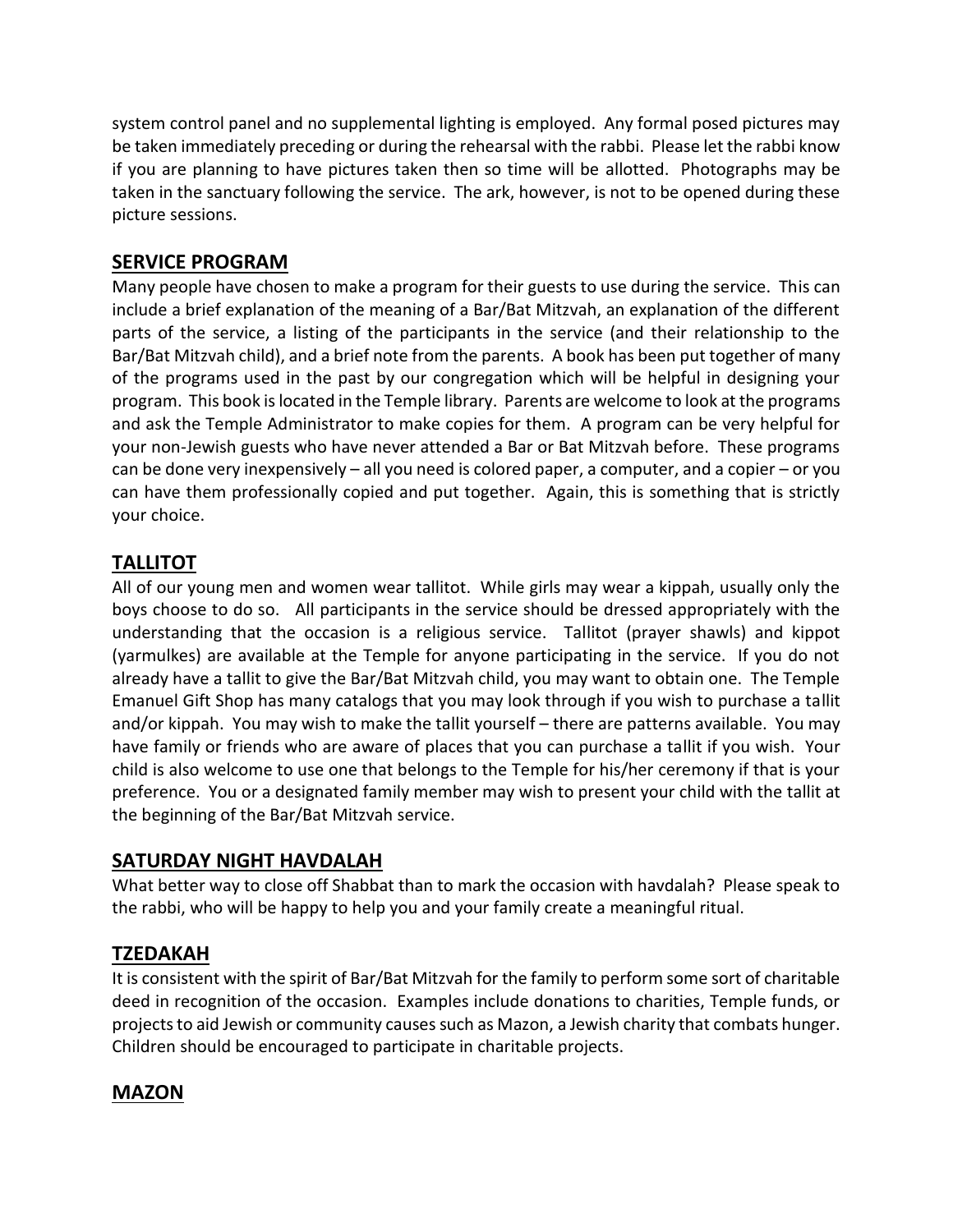There was a time when the table was set for the hungry and the homeless whenever there was a Jewish family celebration, particularly a wedding or a Bar Mitzvah. Somehow we have lost that beautiful custom. Now, we are attempting to revive the custom through the organization MAZON – A JEWISH RESPONSE TO HUNGER. We hope that your Bar or Bat Mitzvah will be a beautiful service and that it will have deep spiritual meaning for your entire family. Participation in Mazon would make your simcha even more meaningful. Ask the Rabbi for more information.

# **BAR/BAT MITZVAH IN ISRAEL**

Some families wish to celebrate their child's Bar/Bat Mitzvah by having the ceremony in Israel. The congregation, through the rabbi, will be happy to assist these families in scheduling the event and will help the child meet the requirements. Reform Judaism's branch in Israel, the World Movement for Progressive Judaism, has access to a number of Liberal Congregations in Israel that can serve as host for your 'Simcha".

## **WHOM TO INVITE**

**Your child's B'nai Mitzvah class is their Religious School class. It is the policy of Temple Emanuel that all children in the child's religious school class/grade must be included in B'nei Mitvah events and celebrations.**The feelings of children are easily hurt and can be especially vulnerable at this time. There will probably be children from another Religious School grade going through B'nai Mitzvah training at the same time as your child. While it would be nice to invite them also, it is not as strongly recommended as being sure you include all members of the Religious School class. It is not necessary to invite their parents unless you are friendly with them. You should certainly invite the Rabbi and his spouse, as well as the Education Director. It is also a good idea to invite any Religious School personnel who have helped your child prepare for this day.

It is appropriate, if you so desire, to invite the entire congregation to the Bar/Bat Mitzvah service. This can be accomplished by putting an open invitation to the congregation in the Bulletin for the month of the service. **It is the policy of Temple Emanuel that B'nei Mitzvah families are strongly urged to invite all members of the congregation to participate in a Kiddush luncheon held on Temple Emanuel premises following a Bar/Bat Mitzvah.**

# **CHOOSING THE TYPE OF CELEBRATION**

Once the date for your child's Bar/Bat Mitzvah has been chosen, there are certain choices you need to make that are outside the preparation for the service. One is what type of celebration you will have for your child, family and guests. There is no one type of celebration to choose. Please remember that this is a religious ceremony for your child and the day should belong to your child. Make sure that whatever celebration is planned is one they want and have a hand in planning. These choices include the following:

1. You may choose to have a kiddush luncheon at the Temple following the Saturday morning service. The Temple requires that the dietary rules set forth by the Temple be strictly adhered to at all functions held in the Temple. **There will be no milk or meat (beef or poultry) products mixed or served together, no pork, and no shellfish**. If you are using a caterer, please be sure that they are aware of these guidelines.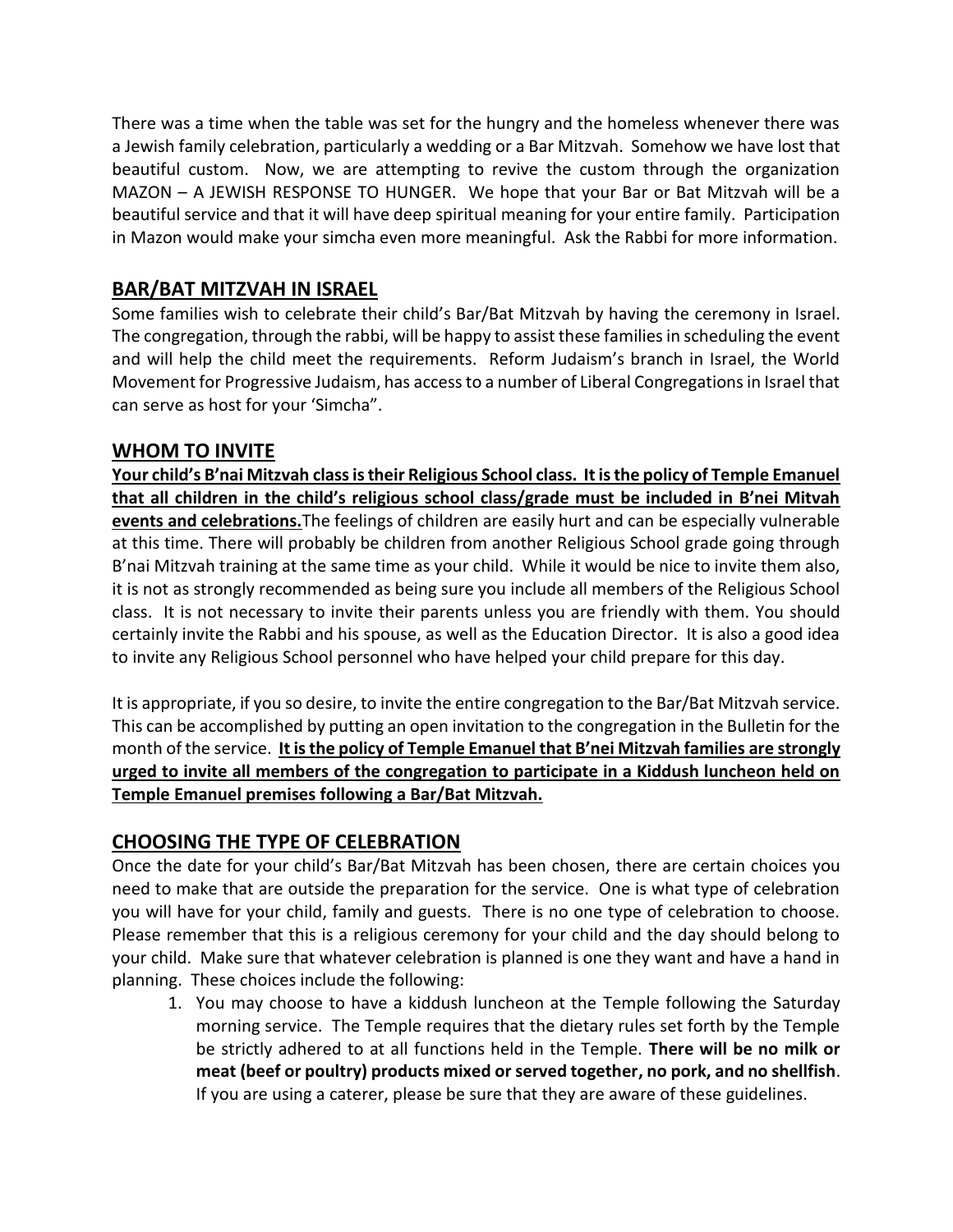- 2. You can choose to have a luncheon away from the Temple after the morning service. There are many places from which to choose. If you choose to have this, it is customary to have a small Kiddush reception at the Temple immediately following the service as indicated previously. Some people choose to have the luncheon at their home after the service and plan everything to be done there. This is very nice if you have the room and want it at your house. If you have a celebration after the service away from the Temple, you need to arrange transportation for your child's friends. Ask some of your friends if they will drive children for you (you can reciprocate when it is their turn). A good idea is to make index cards of who you are assigning to each driver so that no one is forgotten or overlooked. You would need to know what time to let the children's parents know when to pick them up.
- 3. Some people have either a small Kiddush reception or a Kiddush luncheon at the Temple in the afternoon and then have a Saturday evening party. Not everyone who is invited to the service and the luncheon needs to be invited to this party, although all members of your child's Religious School class must be invited to both events.
- 4. Some people choose to have only a children's party Saturday evening for the Bar/Bat Mitzvah child and his/her friends. This can be done either at your home or at a place of your choosing.
- 5. Another type of celebration that can be used is a picnic at a park the next day. This can be done as a very informal party and is a lot of fun.

#### **ENTERTAINMENT**

Once the time of day for the celebration is decided, you need to decide what type of entertainment you want. In the past, people have used bands, DJ's, Klezmer Bands, magicians, etc. The type of entertainment you have is totally your choice. You should remember that this party is for your child and his/her friends and be sure that the entertainment will accommodate them. Some people choose children's activities in lieu of booking additional entertainment. One thing to keep in mind if the party is being held at the Temple is that the children should not be allowed to run around in the building but should be kept entertained. There is too much opportunity for something to go wrong if they are left to their own devices during the entire party. There is no one right or wrong type of party or entertainment to have. It is a nice idea to have either the band or the DJ play so that people can do the hora during the party. This is traditional and it is very nice to have your friends and family participate in this.

Another nice tradition you may wish to do is to have a candle lighting ceremony at your celebration. You may honor relatives, friends, and classmates who are in attendance. Some people honor the Rabbi and/or a special teacher who has helped prepare the child for this date. Traditionally, there are thirteen candles lit at this ceremony. You may make your own candleholder or you may borrow one from another congregant.

If you choose to have your event at the Temple, the following equipment is available: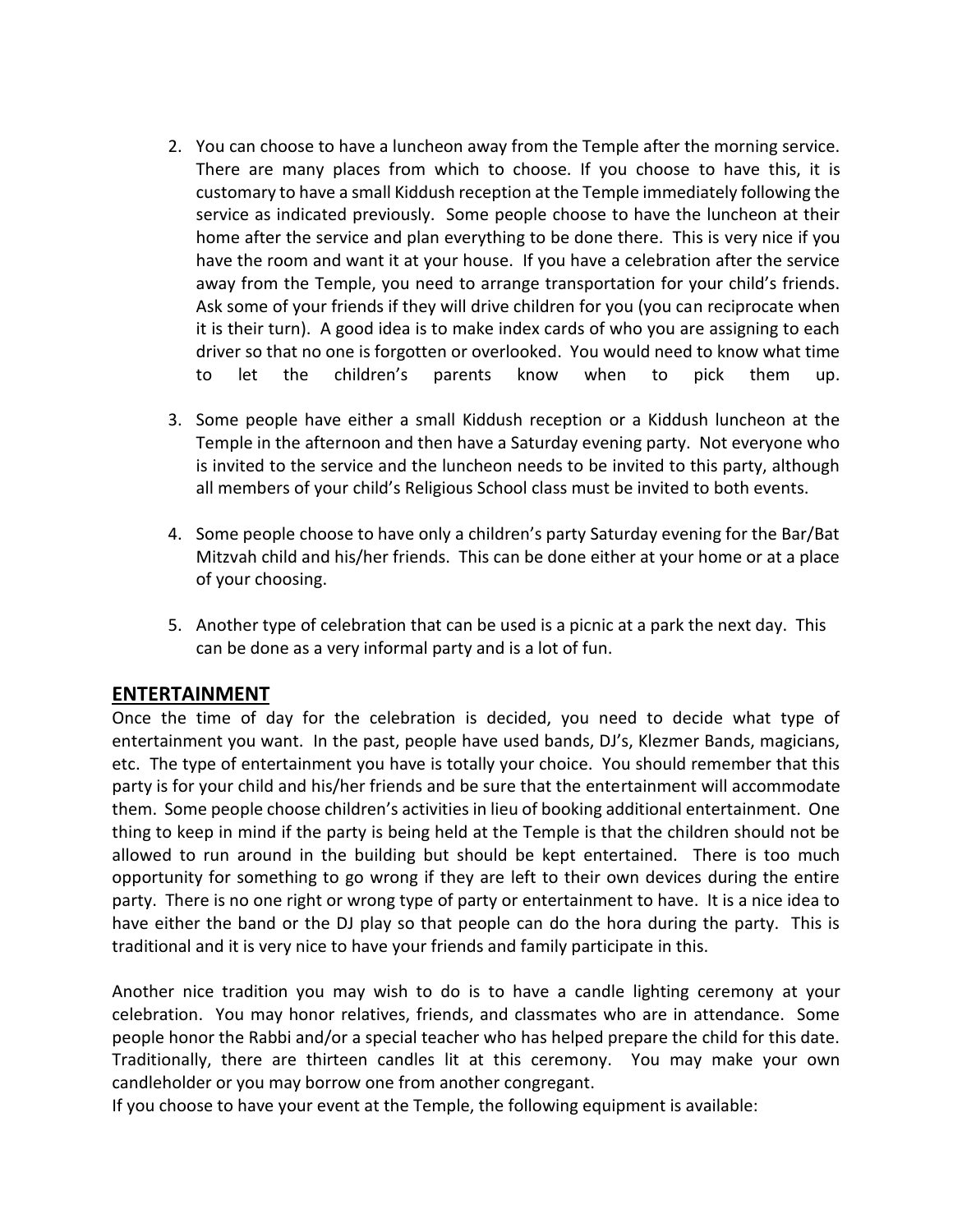- 1. A portable dance floor. (reserve the dance floor on the "Facility Reservation" form)
- 2. A screen and LCD projector are available at no additional cost.

Decorations for your party can be as simple or elaborate as you wish. Many people use balloon arrangements on the tables, which look very festive and are fairly inexpensive. You may also use potted plants or some other small flower arrangements as centerpieces. These can then be given to close friends or relatives or you can let the people at each table choose who takes them home. Some people use reserved places at their parties, but this is entirely your choice. It is a good idea to at least reserve a few tables for family and for the Bar/Bat Mitzvah child and his/her friends. One good idea that works is to provide place cards with each guest's name written on them that can be used as a place saver at the table of that guest's choosing.

Some people choose to have party favors to give to their child's friends as a remembrance of the day. These are strictly optional and can be anything you want to use. Small bags of candy with your child's name and date of the Bar/Bat Mitzvah written on them are fairly inexpensive. You may wish to order something that you have personalized to give out, such as caps, t-shirts, boxers, or anything that you choose.

#### **BOOKING HOTELS**

Another choice that you need to make at least several months prior to the Bar/Bat Mitzvah service is what hotel you are going to use for your out-of-town guests. It is a good idea to book a block of rooms at a hotel in town and have the hotel provide you with a reservation card to include with your out-of-town invitations. You might be able to arrange for a hospitality room or suite to be given to you free if you book a certain number of rooms or at a reduced rate. This is a nice thing to have to use for your guests to congregate and visit with each other when they are at the hotel. You might want to provide refreshments in that room for your guests; particularly breakfast items for Saturday morning if the hotel does not provide a complimentary breakfast. With all of the hotels in Winston-Salem at this time, you should be able to find one in your price range and convenient to where you live and where your party is being held. You may also want to provide your guests with goodie baskets that they will be given upon arrival at the hotel. These do not have to be anything elaborate but it is a good idea to include directions to the Temple and any other places they need to be if they are going to be driving. A schedule of events for the weekend is also useful to include. The Winston-Salem Chamber of Commerce provides free maps and brochures about Winston-Salem and area attractions.

### **INVITATIONS**

Once you have decided on the type of celebration you will be having you need to order your invitations. These should be ordered as early as possible in case there is a problem with delivery. Invitations can be of any kind. You may choose to have your invitations done by an outside printer or you could even do them yourself if you wish. If you have a celebration planned that you need to know how many people are coming to, you need to include a response card and a stamped self-addressed reply envelope. You should mail your invitations approximately six weeks ahead of time for out-of-town guests and about four or five weeks ahead for in-town guests. It is a good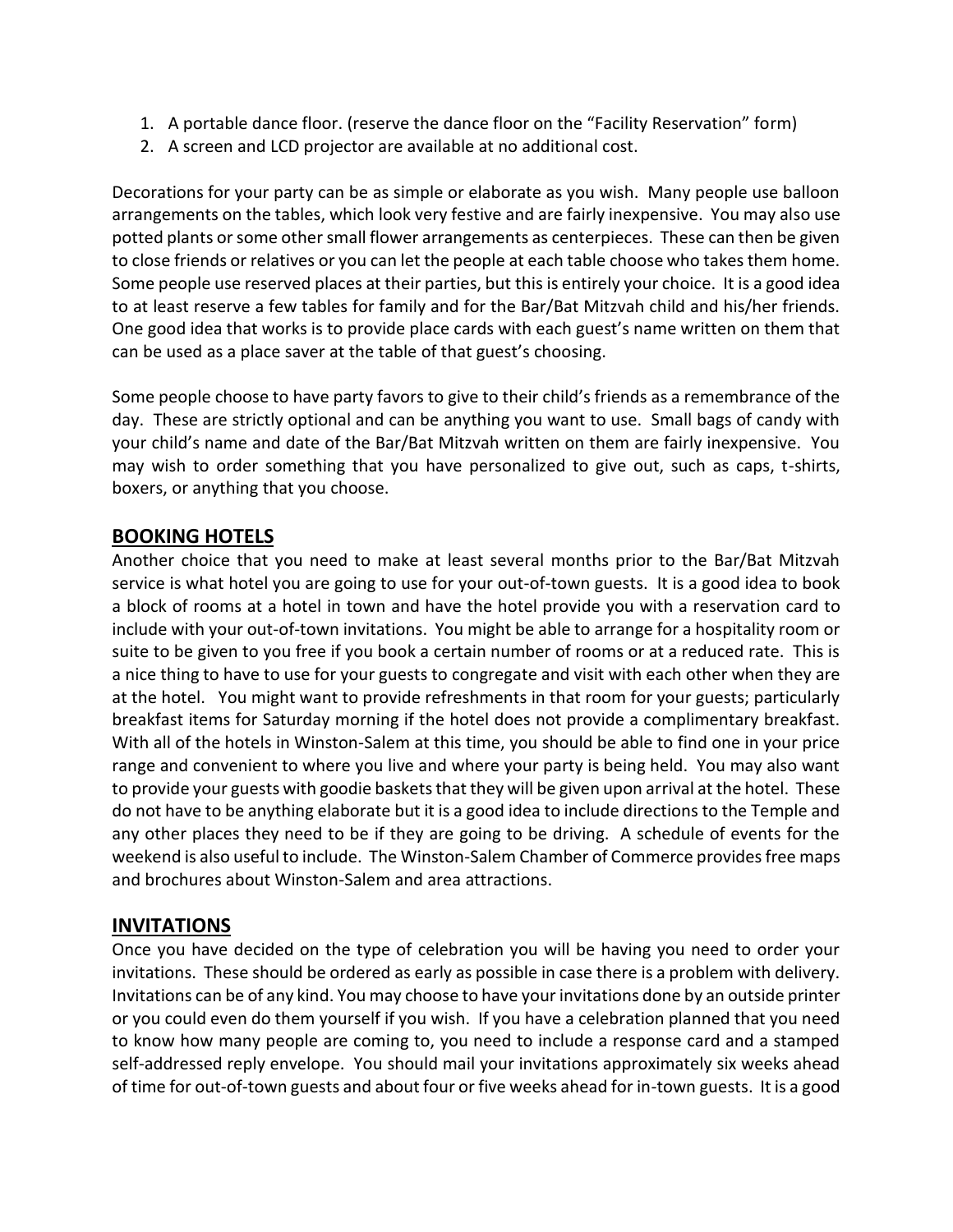idea to have a small file box to put your responses into as you receive them, one section for the yes's and one for the no's. It is good to alphabetize the responses as they come in and to also put on the cards what gift if any the child receives from that person or family. This will give you an easy way to review your responses as it gets close to the deadline so you will know who you have not heard from.

These cards can be also be used by your child to keep track of thank-you notes as they are written. You may wish to obtain thank-you note cards for your child to use at the same time as you order invitations as some gifts may come with the responses. Again, what you use is entirely up to you and your child. Some people order personalized thank-you note cards that match the invitations or that are in a color and style that suits the child. Other people use thank-you note cards that can be purchased in any store. Please do whatever suits your budget and taste. The important thing to remember is that your child needs to write their thank-you notes as soon as possible after receiving the gifts. If he/she receives gifts prior to the actual service itself, suggest he/she write the thank-you notes as the gifts arrive. This way, there will not be as many to do after the ceremony.